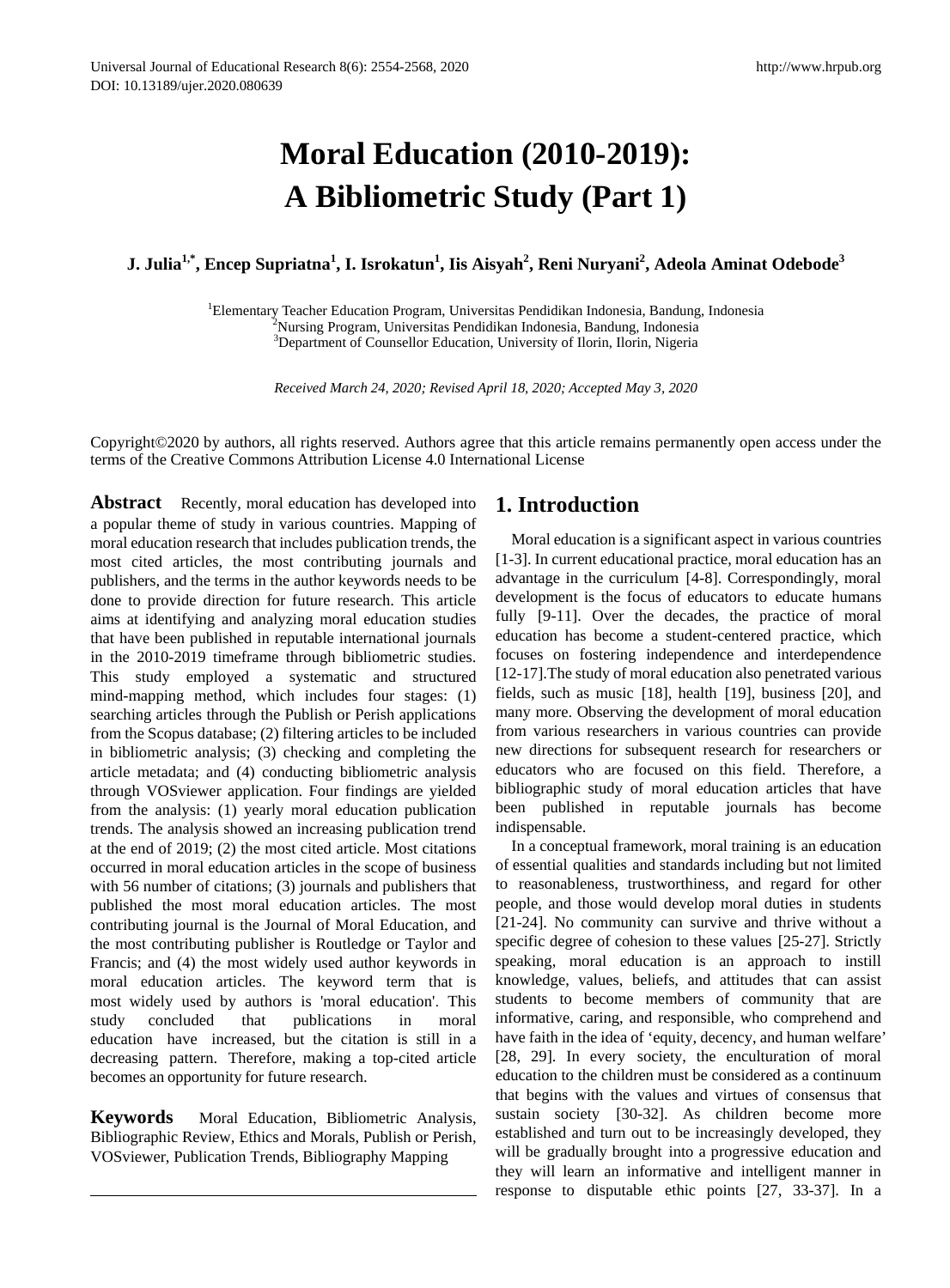pluralistic society, peaceful coexistence relies upon the acknowledgment and support of ideals and municipal qualities such as upholding the right to involve everyone, resolving differences by deliberating, and drawing conclusions in accordance with information obtained[38, 39]. The character education manifesto considers schools and educators as the principle specialists to introduce and enhance moral education. All schools should cultivate students' individual and community ethics such as trust worthiness, mental fortitude, duty, determination, administration, and regard for the equal respect for everything [40-42].

Current research on moral education has been conducted by researchers. The search conducted by Wong [43] in Hong Kong regarding contextualized addressing strategies of moral discussion in classes recommended that teachers' investigating methodology in a moral discussion should incorporate a contextualized action such as the assessment of protagonists, narrative focus, and implanted virtues in a story through an educational program arranging and educating. It should offer bearings for future investigations of ethic studies.

The research conducted by Sugrue [44] in regards to moral injury among experts in K-12 education based on the correlational analysis found that experiences of moral injury were related with guilty feeling, upset conscience, burnout, and the intention to find employment elsewhere. Linear regression analysis exhibited that experts working in high-destitution and racially isolated schools were bound to endorse experiences of moral injury significantly. These discoveries strengthened the criticalness of the intersectionality of race and class in duplicating harsh and indecent instructive practices and results. A more profound comprehension and more prominent consideration regarding the potential sources of moral injury is critical to foster a more equitable and ethical education system.

Research conducted by Corsa [45]on compassion and ethic training in the Theatre of the Oppressed and The Laramie Project indicated that remarkable scholars have contended that theater and drama played beneficial parts in the ethic training of people, including developing compassion ability. However, there are worries from other scholars regarding dramas and practices that involved improvisation. They stated that it might not drive beneficial changes and might even have unfavorable influences. Corsa's research focused on the techniques utilized by the Theatre of the Oppressed, conceived by Augusto Boal, and on the strategies engaged in the development of The Laramie Project, createdby Moisés Kaufman and the Tectonic Theatre Project. It contended that those dramas have developed the empathetic limits of actors and audiences, and it overcame the worries from numerous scholars over the impact of the drama.

Research conducted by Valor, Antonetti and Merino [46]in regards to the connection between moral abilities and practical utilization among advanced students indicated that moral abilities were indirectly associated with practical utilization. It recommended that the advancement of these abilities may also encourage the reception of practical utilization. Moreover, this research also contributed to the improvement of the educational programs of Education for Sustainable Consumption by giving a comprehensive, hypothesis-based, and observationally tried operationalization of ethic abilities and affirming the structure of the Values in Action Inventory of Strengths as an operationalization instrument and evaluation of the development of ethic abilities of the students.

A moral education and decision-making in clinical dispatching research conducted by Knight et al. [47] demonstrated that moral training had not been received by most members in anticipation of their dispatching role and they were facing challenges in distinguishing and examining moral issues. Members frequently feel uncomfortable about choices they were associated with, attributing this to a few variables, such as a feeling of moral unease; a concern regarding the non-transparent decision-making process of the commissioning groups; and the unaccountable commissioning groups. The results of this research also inferred that the commissioning groups encounter complicated choices regarding moral concerns and the association of moral disquiet is exacerbated by an absence of moral education and an absence of trust in distinguishing and breaking down the concerns. This research also indicated a reasonable prerequisite for extra support and moral education for the commissioning groups to support the decision-making process.

Over the recent ten years, besides the abundance of accessible literature on moral education, there were no comprehensively reported bibliometric studies in publications of journals indexed by Scopus that have been reported. In the existing literature, the portrayals of bibliometric maps and grouping methods that empower an outline of the different parts of moral education seem to be disregarded. On the top-cited articles in the field, there is no bibliometric study that demonstrating gradually increased qualities of the publications. Henceforth, a new citation analysis on this subject is supported to be conducted. In this manner, the present study has been completed to evaluate the volume of scientific publications identified with moral education in general, and to conduct a most-cited bibliometric study.

This bibliographic review study is significant to be conducted, as the idea of bibliography has been procuring applicable significance in the research field [48-52]. Moreover, this research can be estimated in a progressively dependable manner by breaking down the quantity of publications and the number of citations [53-57]. The bibliometric indicators was used to analyze the scientific production quantitatively and qualitatively [58-60]. The utilization of the indicators can also produce the best possible portrayal of the research development condition, thereby fortifying the scientific policy decision-making [61-63].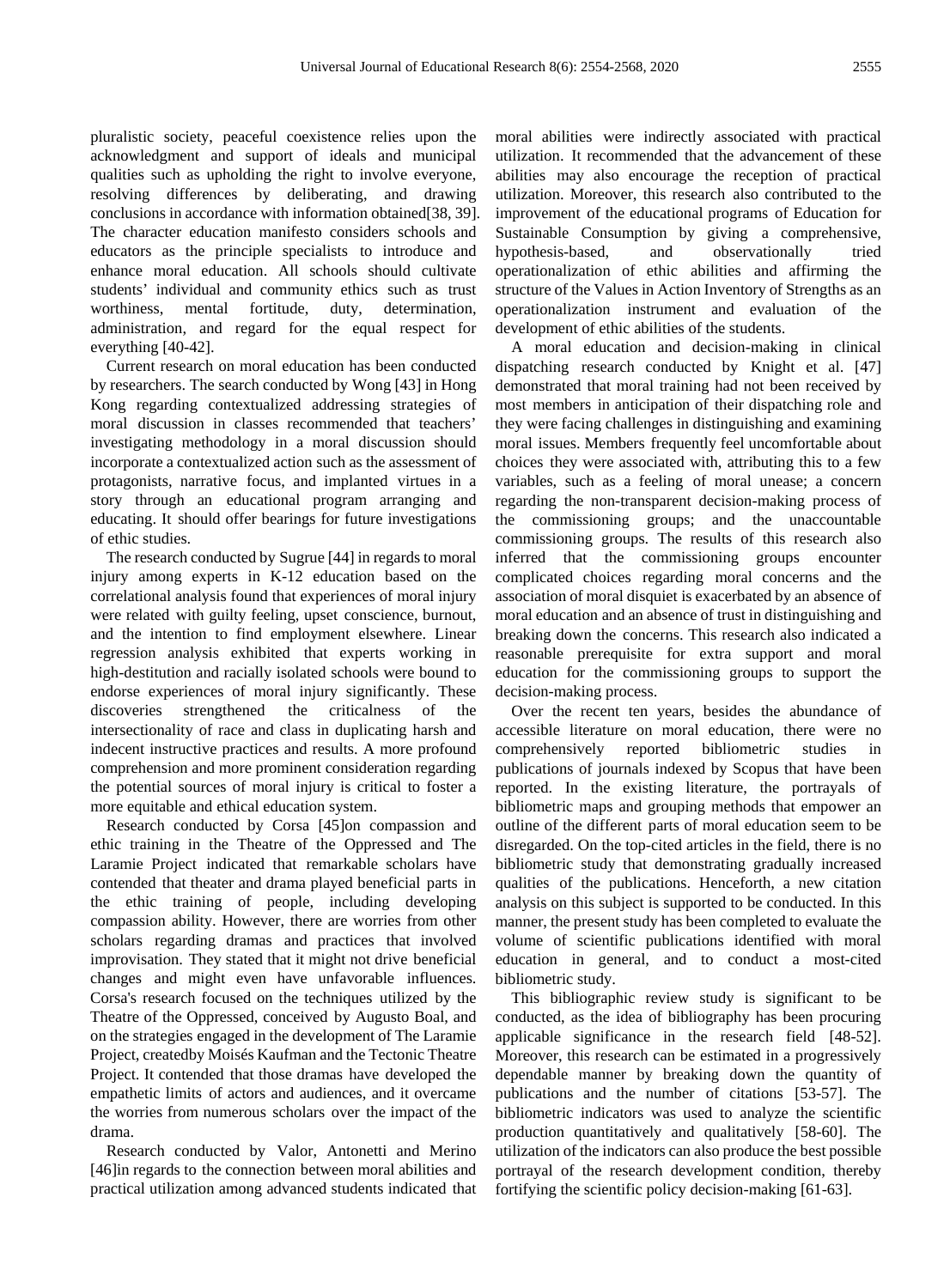One of the quantitative methods to distinguish the pattern of publication and citation within a research in a period of time is bibliometrics. It can also offer understanding into the dynamics of the area subsequently [64-66]. The significance of the bibliographic studies has additionally been accounted by previous researchers [67-69]. The article review can assist with getting data through the examination of high-referred articles and their reference rates in the research [70]. Many research network, publishers, and policymakers have understood the significance of the evaluation forms, and especially the bibliometric indicators utilization based on the author's publication practices and journal editorial rehearses [71-74].

From such scientific and essential examination significance, the purpose of this research was drawn. The purpose is to perform a moral education bibliometric analysis and to report the overall topographies. It is because these articles are esteemed to be the most notable and most noticeable publications exhibiting up-to-date academic information, progress, and propensities in the field. Consequently, this article takes part in science-mapping process to expound fundamental bibliometric subtleties of the articles by addressing the following identification of the problems:

Q1: How is the trend of publication in moral education research in 2010-2019?

Q2: How is the citation pattern in moral education research in 2010-2019?

Q3: Which journals and publishers published the most moral education articles in 2010-2019?

Q4: What is the most widely used author keyword in

moral education research in 2010-2019?

# **2. Methods**

## **2.1. Examination Procedure**

Publish or Perish Software (PoP) is used in this research as an application to search the bibliographic database. The database source used for searching bibliographies in the PoP application is Scopus. Itis utilized because it is one of the largest databases of peer-reviewed literature providers[75].It covers a lot more extensive scope of materials contrasted to other databases[70, 76], and it also encompasses 70% larger sources than WoS[70, 77]. The bibliography searches are limited specifically to the following aspects: (1) the type of bibliography that is sought is only in the type of journal; (2) the title and author keywords sought are aimed at two words namely "Moral Education"; and (3) the search year is limited to 2010-2019 (last 10 years). Because searching on the Scopus database via PoP is limited to a maximum of 200 articles in one search, the search is carried out twice, the first one is in 2010-2014, and the second one is in 2015-2019. Bibliographic searches were conducted in January 2020. Figure 1 presents the process of searching bibliographies in the PoP application.

The bibliographic search results are saved in the EndNote X9 application and into a CSV file to be opened in the Excel or Numbers application. Files that have been saved are then checked and equipped with the metadata.

| Scopus search     |                        |       |                    |                      |
|-------------------|------------------------|-------|--------------------|----------------------|
| Authors:          |                        |       | Years: 2010 - 2014 | $\sqrt{2}$<br>Search |
| Affiliations:     |                        |       |                    | <b>Search Direct</b> |
| Publication name: | Journal                | ISSN: |                    | Clear All            |
| Title words:      | <b>Moral Education</b> |       |                    | Revert               |
| Keywords:         | <b>Moral Education</b> |       |                    | <b>New</b>           |

**Figure 1.** Bibliographic Search in PoP Application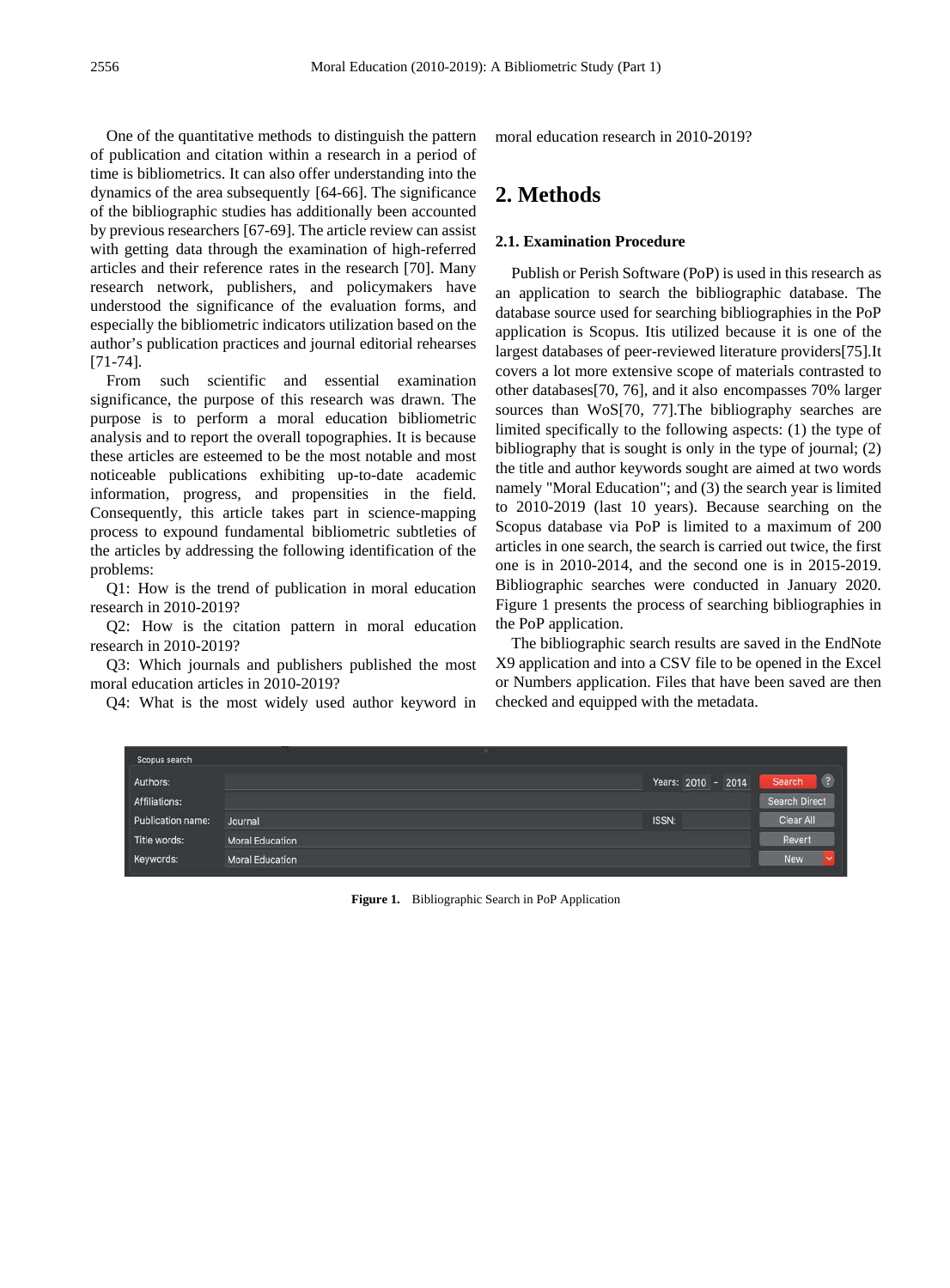#### **2.2. Bibliographic Filters**

The selection and sorting for the bibliography to be included in the bibliometric analysis were conducted. Some of the criteria applied include: (1) having the right context of moral education, (2) using English, and (3) published by established or reputable bibliographic database publishers or providers. Every bibliography that will be included or removed from the bibliometric analysis process was checked first by tracing it into the Scopus database that has been extracted from the PoP application. The selected bibliography used was only the journal type. There were some of the bibliographies that appeared in the search process of the PoP application that was not selected because they were in the form of Conference Articles, Erratum, Notes, Editorials, Reviews, or articles that are not equipped with abstracts.

The initial search results through the PoP application produced 252 bibliographies. After being selected, there were 207 selected bibliographies. However, 45 bibliographies could not be selected because they did not meet the established criteria. Table 1 shows the total number of bibliographies from each year resulting from searches through the PoP application.

|  | Table 1. |  |  | <b>Bibliographic Selection Results</b> |  |  |  |  |  |
|--|----------|--|--|----------------------------------------|--|--|--|--|--|
|--|----------|--|--|----------------------------------------|--|--|--|--|--|

| Year of publication | Inclusion | Exclusion      | Total |
|---------------------|-----------|----------------|-------|
| 2019                | 29        | 9              | 38    |
| 2018                | 29        | 1              | 30    |
| 2017                | 24        | 5              | 29    |
| 2016                | 13        | 2              | 15    |
| 2015                | 19        | $\overline{4}$ | 23    |
| 2014                | 23        | $\overline{4}$ | 27    |
| 2013                | 23        | 8              | 31    |
| 2012                | 15        | 3              | 18    |
| 2011                | 18        | 3              | 21    |
| 2010                | 14        | 6              | 20    |
| Total               | 207       | 45             | 252   |

#### **2.3. Bibliography Attributes**

To analyze the filtered bibliography, the metadata of the

bibliography was examined and completed. The examination includes author names, article titles, author keywords, abstracts, years, volumes, issue numbers, pages, affiliations, countries, number of citations, article links, and publishers. After the metadata was completed, the bibliometric analysis begun.

#### **2.4. Bibliometric Analysis**

Bibliometric analysis was carried out based on the following four aspects; (1) moral education publication trends, (2) the most cited articles, (3) journals and publishers that are published moral education articles the most, and (4) author keywords that are the most widely used in moral education articles. The VOSviewer application was used to help conducting bibliometric analysis and visualize the results of bibliometric analysis [78-80]. VOSviewer was utilized in view of its capacity to work proficiently with enormous informational index and can give an assortment of fascinating visuals, examination, and investigations [81-83]. It can also make publication, author, or journal maps based on co-citation systems or construct keyword maps based on shared systems [79].The file type inputted into the VOSviewer application for the analysis was put in the EndNote (enw) bibliography file.

# **3. Results**

#### **3.1. Theme 1: Analysis Based on Publication Trend**

Figure 2 shows that the publication of moral education articles from 2010-2019 amounted to 207. Publication trends showed an ascending pattern three times, descending pattern twice, and fixed pattern twice. The ascending pattern occurred in 2010-2011, 2012-2013, and 2016-2018; the descending pattern occurred in 2011-2012 and 2014-2016; and the fixed pattern occurred in 2013-2014 and 2018-2019. If seen from the whole year, the least publication occurred in 2016 and the most publication occurred in 2018-2019. Thus, in recent years publications on moral education have increased quite significantly.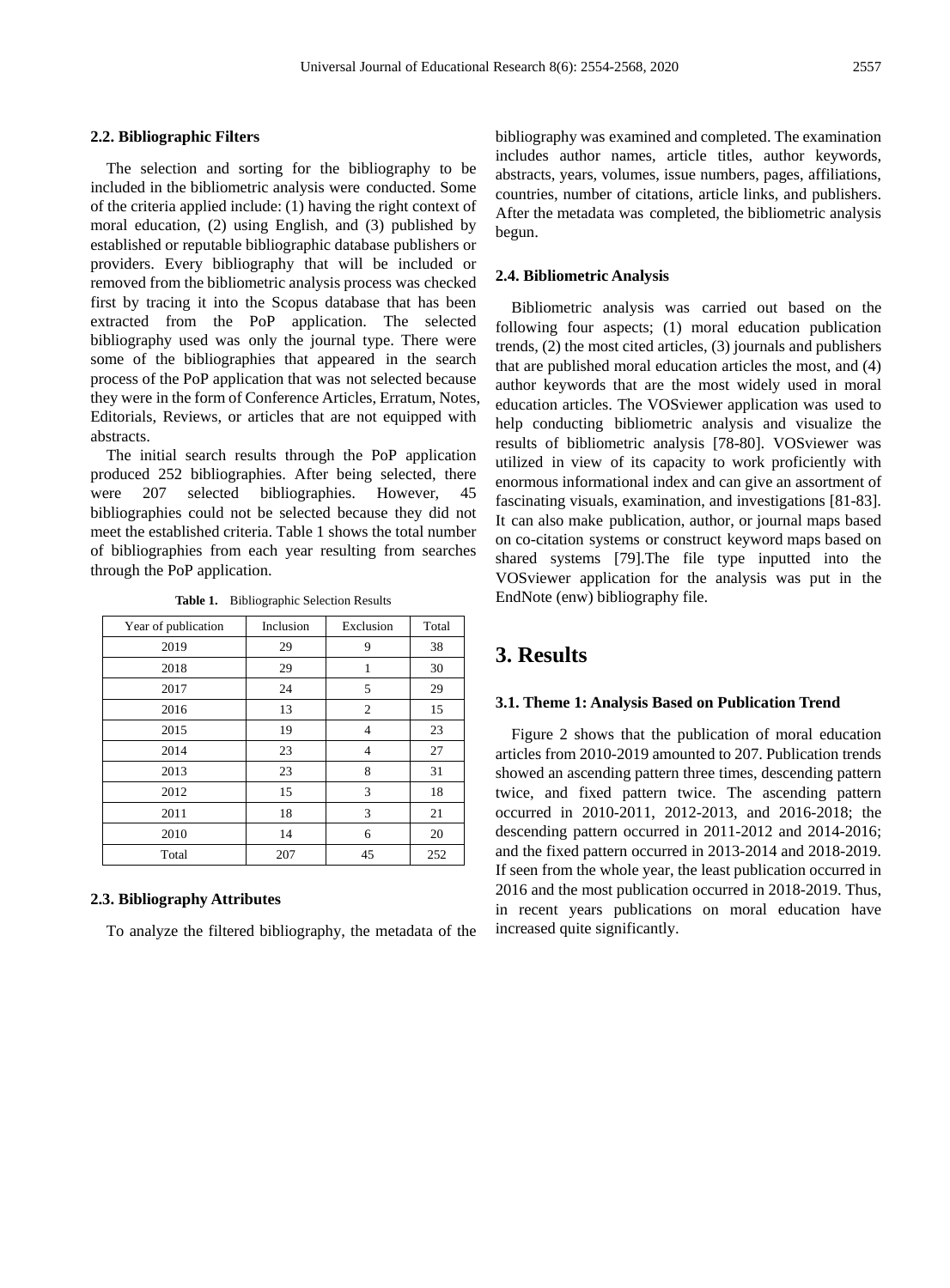

**Figure 2.** Yearly Publication Trend

#### **3.2. Theme 2: Analysis Based on the Most Cited Articles**

## 3.2.1. The Citation Rates per Year

Figure 3 shows that the total number of citations per year from 2010-2019 was961 citations. The citation pattern showed a descending pattern three times, ascending pattern three times, and fixed pattern once. The descending pattern occurred in 2010-2011, 2014-2015, and 2018-2019; the ascending pattern occurred in 2011-2014, 2015-2016, and 2017-2018; and the fixed pattern occurred in 2016-2017. If seen from the whole year, the most citations occurred in 2014 and the least citation occurred in 2019. Thus, the overall citation pattern experienced a decline from 2010-2019. An average number of citations per year is presented in Figure 4.



**Figure 3.** Number of Citations per Year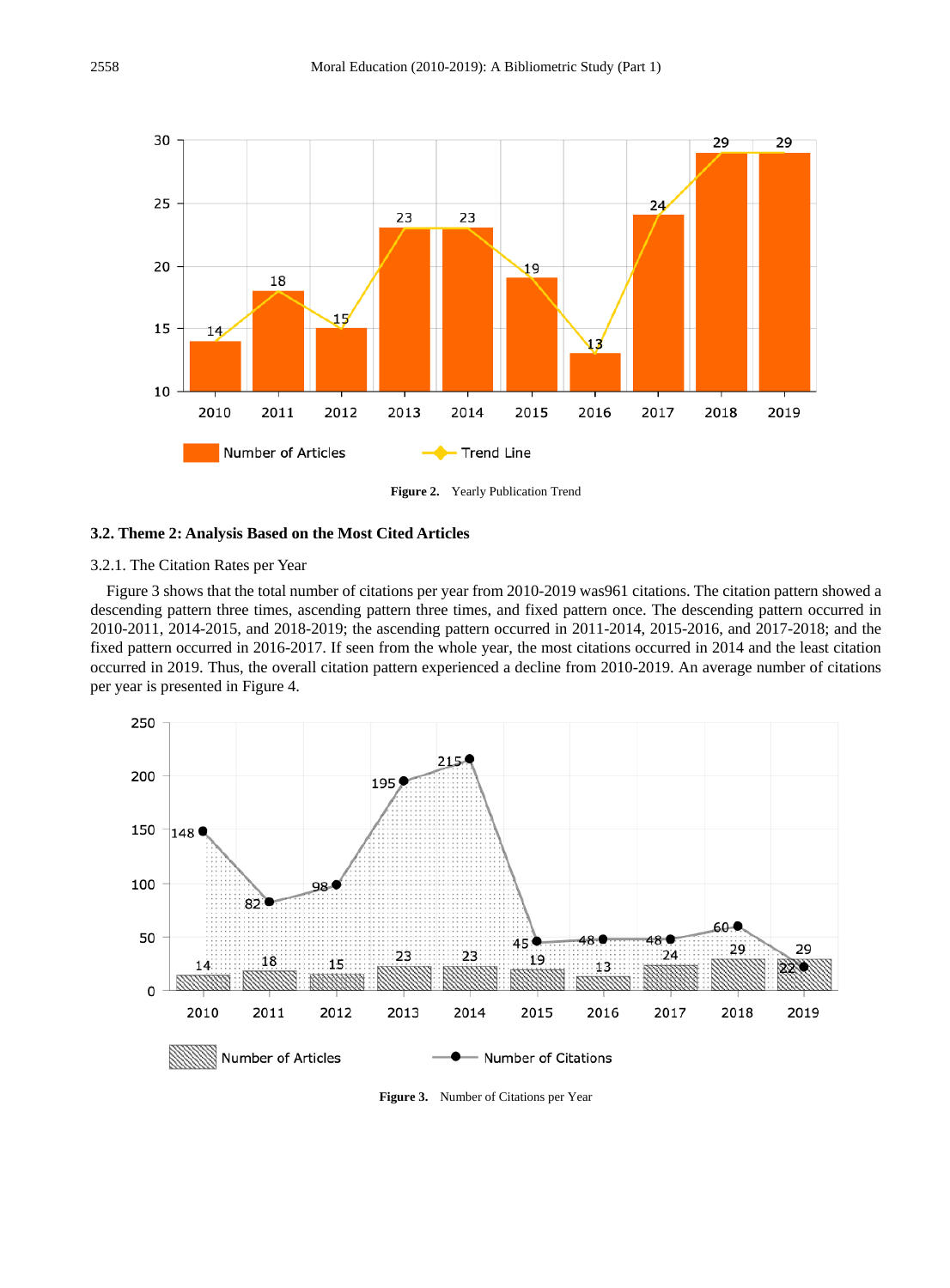

**Figure 4.** Average Number of Citations per Year

| No.          | Author(s)                                                                        | <b>Article Title</b>                                                                                                                       | Year of<br>Publication | Number<br>$\sigma$ f<br>Citation | <b>Journal Name</b>                                                         | Publisher/<br>Database      |
|--------------|----------------------------------------------------------------------------------|--------------------------------------------------------------------------------------------------------------------------------------------|------------------------|----------------------------------|-----------------------------------------------------------------------------|-----------------------------|
| $\mathbf{1}$ | May, D.R., Luth,<br>M.T., Schwoerer,<br>C.E.                                     | The Influence of Business Ethics<br>Education on Moral Efficacy, Moral<br>Meaningfulness, and Moral Courage:<br>A Quasi-experimental Study | 2014                   | 56                               | Journal of Business<br>Ethics                                               | Springer                    |
| 2            | Sanderse, W.                                                                     | The meaning of role modelling in<br>moral and character education                                                                          | 2013                   | 53                               | Journal of Moral<br>Education                                               | Taylor &<br>Francis         |
| 3            | Banerjee, K.,<br>Huebner, B., Hauser,<br>M.                                      | Intuitive moral judgments are robust<br>across variation in gender, education,<br>politics, and religion: A large-scale<br>web-based study | 2010                   | 30                               | Journal of Cognition<br>and Culture                                         | <b>Brill</b>                |
| 4            | Wang, L.C.,<br>Calvano, L.                                                       | Is Business Ethics Education<br>Effective? An Analysis of Gender,<br>Personal Ethical Perspectives, and<br>Moral Judgment                  | 2013                   | 29                               | Journal of Business<br>Ethics                                               | Springer                    |
| 5            | Kozloski, M.J.                                                                   | Homosexual moral acceptance and<br>social tolerance: Are the effects of<br>education changing?                                             | 2010                   | 27                               | Journal of<br>Homosexuality                                                 | Taylor &<br>Francis         |
| 6            | Grace, P.J.,<br>Robinson, E.M.,<br>Jurchak, M.,<br>Zollfrank, A.A., Lee,<br>S.M. | Clinical ethics residency for nurses:<br>An education model to decrease<br>moral distress and strengthen nurse<br>retention in acute care  | 2014                   | 25                               | Journal of Nursing<br>Administration                                        | Wolters<br>Kluwer<br>Health |
| 7            | Uditsky, B.,<br>Hughson, E.                                                      | <b>Inclusive Postsecondary</b><br>Education-An Evidence-Based Moral<br>Imperative                                                          | 2012                   | 23                               | Journal of Policy and<br>Practice in<br>Intellectual<br><b>Disabilities</b> | Wiley<br>Online<br>Library  |
| 8            | Wurthmann, K.                                                                    | A Social Cognitive Perspective on the<br>Relationships Between Ethics<br>Education, Moral Attentiveness, and<br><b>PRESOR</b>              | 2013                   | 23                               | Journal of Business<br>Ethics                                               | Springer                    |
| 9            | Bonnett, M.                                                                      | Environmental concern, moral<br>education, and our place in nature                                                                         | 2012                   | 22                               | Journal of Moral<br>Education                                               | Taylor &<br>Francis         |
| 10           | Fougère, M.,<br>Solitander, N.,<br>Young, S.                                     | Exploring and Exposing Values in<br>Management Education:<br>Problematizing Final Vocabularies in<br>Order to Enhance Moral Imagination    | 2014                   | 22                               | <b>Journal of Business</b><br>Ethics                                        | Springer                    |

|  | <b>Table 2.</b> Top Ten of the Most Cited Articles |
|--|----------------------------------------------------|
|--|----------------------------------------------------|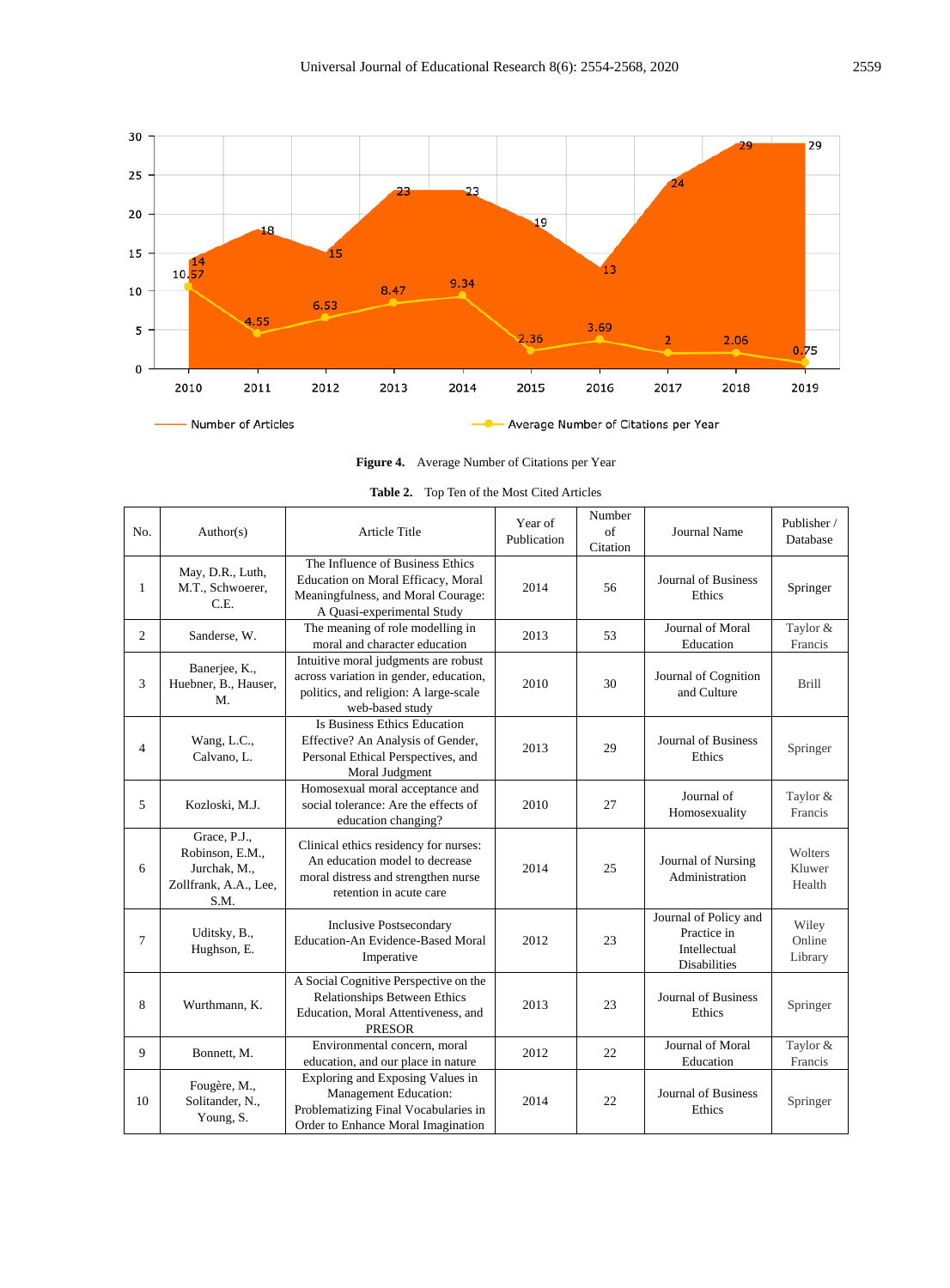## 3.2.2. The Top Ten Most-Cited Articles

As shown in Table 2, of the 10 most cited articles, articles written by May, D.R., Luth, M.T., and Schwoerer, C.E. (Title: The Influence of Business Ethics Education on Moral Efficacy, Moral Meaningfulness, and Moral Courage: A Quasi-experimental Study) are the articles that ranked first with 56 citations.The second rank is the article written by Sanderse, W. (Title: The meaning of role modelling in moral and character education) with 53 citations. Meanwhile, the last place is occupied by the article written by Bonnett, M. (Title: Environmental concern, moral education and our place in nature) with 22 citations, and article written by Fougère, M., Solitander, N., Young, S. (Title: Exploring and Exposing Values in Management Education: Problematizing Final Vocabularies in Order to Enhance Moral Imagination) with 22 citations.

#### **3.3. Theme 3: Analysis Based on Journal and Publisher**

### 3.3.1. The Most Frequently Published Journals

Table 3 shows nine journals that published the most moral education articles from 2010-2019. The first place was occupied by the Journal of Moral Education published by Taylor & Francis with 57 articles. The second place was occupied by the Journal of Philosophy of Education published by Blackwell Publishing with 12 articles. Meanwhile, the last place was occupied by three journals with the same number of citations, which are the European Journal of Science and Theology published by the Acad Organization for Environmental Engineering & Sustainable Development, the Journal of Academic Ethics published by Springer, and the Journal of Pharmaceutical Sciences and Research published by Pharmainfo Publications. All three journals published three articles each.

## 3.3.2. The Most Published Publisher of Moral Education Articles

Table 4 shows that that the publisher who published the most moral education articles was Taylor & Francis (T&F). There were two journals published by T&F, namely the Journal of Moral Education (57 articles) and the Journal of Beliefs and Values (four articles), so T&F published a total of 61 articles. Meanwhile, the second place was occupied by Springer. There were two journals published by Springer, namely the Journal of Business Ethics (10 articles) and the Journal of Academic Ethics (three articles), so Springer published a total of 13 articles. The third place was occupied by Blackwell Publishing, which published the Journal of Philosophy of Education (12 articles).

**Table 3.** Nine of the Most Published Journals in the Area of Moral Education

| N <sub>o</sub> | Journal Name                                    | Numbers of Article | Publisher                                                                             |
|----------------|-------------------------------------------------|--------------------|---------------------------------------------------------------------------------------|
|                | Journal of Moral Education                      | 57                 | Taylor & Francis                                                                      |
| 2              | Journal of Philosophy of Education              | 12                 | Blackwell Publishing                                                                  |
| 3              | Journal of Business Ethics                      | 10                 | Springer                                                                              |
| 4              | Mediterranean Journal of Social Sciences        | 9                  | Mediterranean Center of Social and Educational<br>Research                            |
| 5              | Journal of Advanced Oxidation Technologies      | 4                  | Walter de Gruyter GmbH                                                                |
| 6              | Journal of Beliefs and Values                   | 4                  | Taylor & Francis                                                                      |
|                | European Journal of Science and Theology        | 3                  | Environmental<br>Organization<br>for<br>Acad<br>Engineering & Sustainable Development |
| 8              | Journal of Academic Ethics                      | 3                  | Springer                                                                              |
| 9              | Journal of Pharmaceutical Sciences and Research | 3                  | Pharmainfo Publications                                                               |

|  |  |  |  | <b>Table 4.</b> The Top Five Published Publisher of Moral Education Article |
|--|--|--|--|-----------------------------------------------------------------------------|
|--|--|--|--|-----------------------------------------------------------------------------|

| N <sub>o</sub> | Publisher                                               | <b>Total Articles</b> | Journal                                                      |
|----------------|---------------------------------------------------------|-----------------------|--------------------------------------------------------------|
|                | Taylor & Francis                                        | 61                    | Journal of Moral Education; Journal of Beliefs<br>and Values |
|                | Springer                                                | 13                    | Journal of Business Ethics; Journal of Academic<br>Ethics    |
|                | Blackwell Publishing                                    | 12                    | Journal of Philosophy of Education                           |
|                | Mediterranean Center of Social and Educational Research | 9                     | Mediterranean Journal of Social Sciences                     |
|                | Walter de Gruyter GmbH                                  | 4                     | Journal of Advanced Oxidation Technologies                   |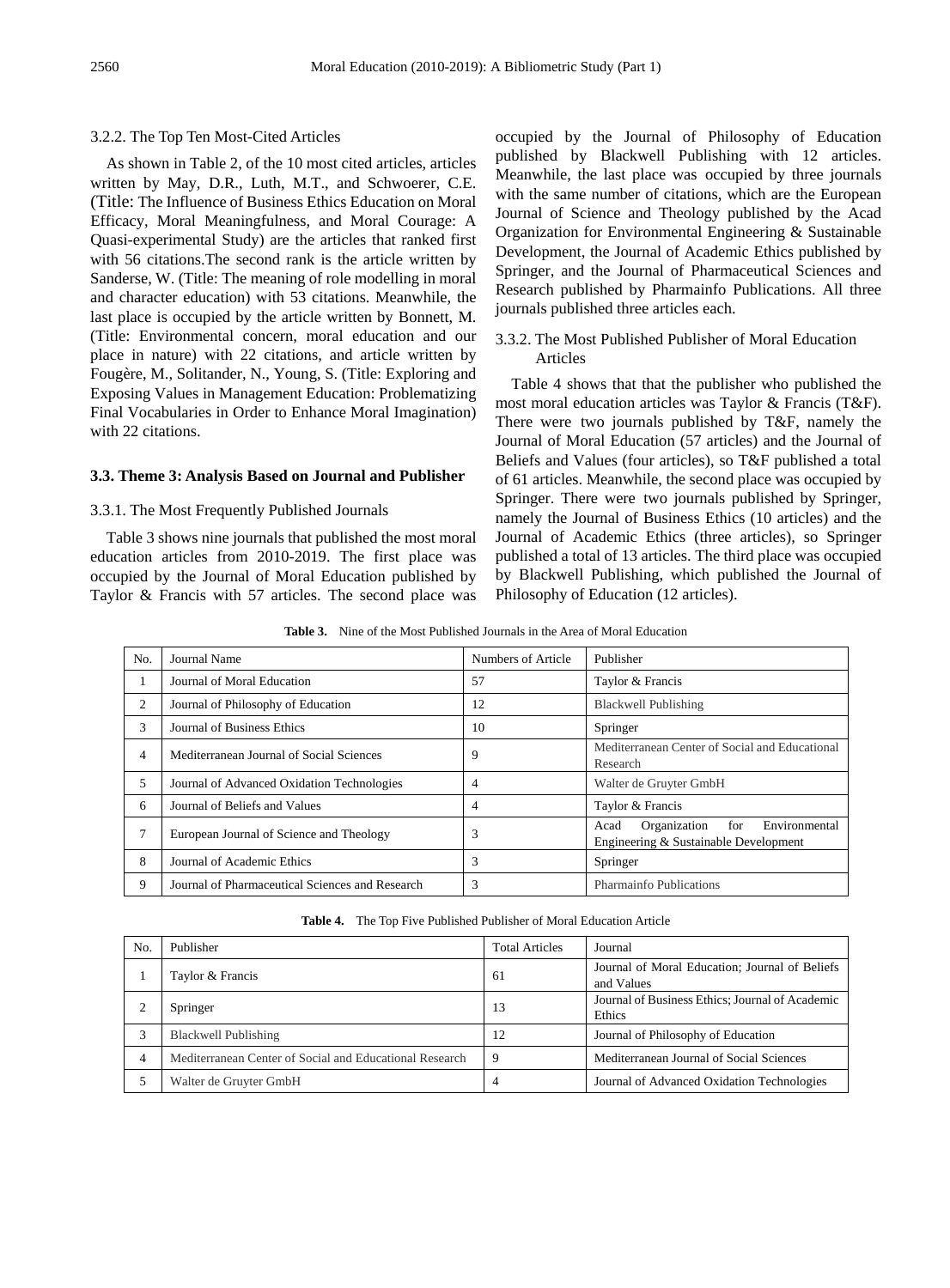## **3.4. Theme 4: Analysis Based on Author Keyword**

575 author keywords were analyzed with three minimum numbers of occurrences and from this analysis, 29 keywords that have strong links were generated. Table 5 shows the clustering of author keywords based on color and number of items. Meanwhile, Figure 5 shows the author keyword from the network visualization version, Figure 6 shows the author keyword from the overlay visualization version, and Figure 7 shows the author keyword from the density visualization version.

| Cluster        | Color  | Number of Item | Author Keywords                                                                                                 |
|----------------|--------|----------------|-----------------------------------------------------------------------------------------------------------------|
|                | Red    |                | character education $(8)$ ; gender $(3)$ ; moral judgment $(5)$ ; moral psychology $(3)$ ; virtue ethics<br>(4) |
|                | Green  |                | defining issues test $(3)$ ; ethics $(9)$ ; higher education $(5)$ ; literature $(3)$ ; moral reasoning $(4)$   |
| 3              | Blue   |                | education (10); moral distress (3); morality (5); morals (3); spirituality (3)                                  |
| $\overline{4}$ | Yellow | 4              | curriculum reform $(3)$ ; indoctrination $(3)$ ; moral education $(48)$ ; teachers $(3)$ ; virtue $(3)$         |
|                | Purple |                | development $(3)$ ; moral $(5)$ ; religion $(4)$ ; society $(4)$ ; values $(4)$                                 |
| 6              | Aqua   |                | moral development $(6)$ ; moral values $(3)$                                                                    |
|                | Orange |                | Hong Kong $(3)$ ; religious education $(3)$                                                                     |

**Table 5.** Clustering of Author Keywords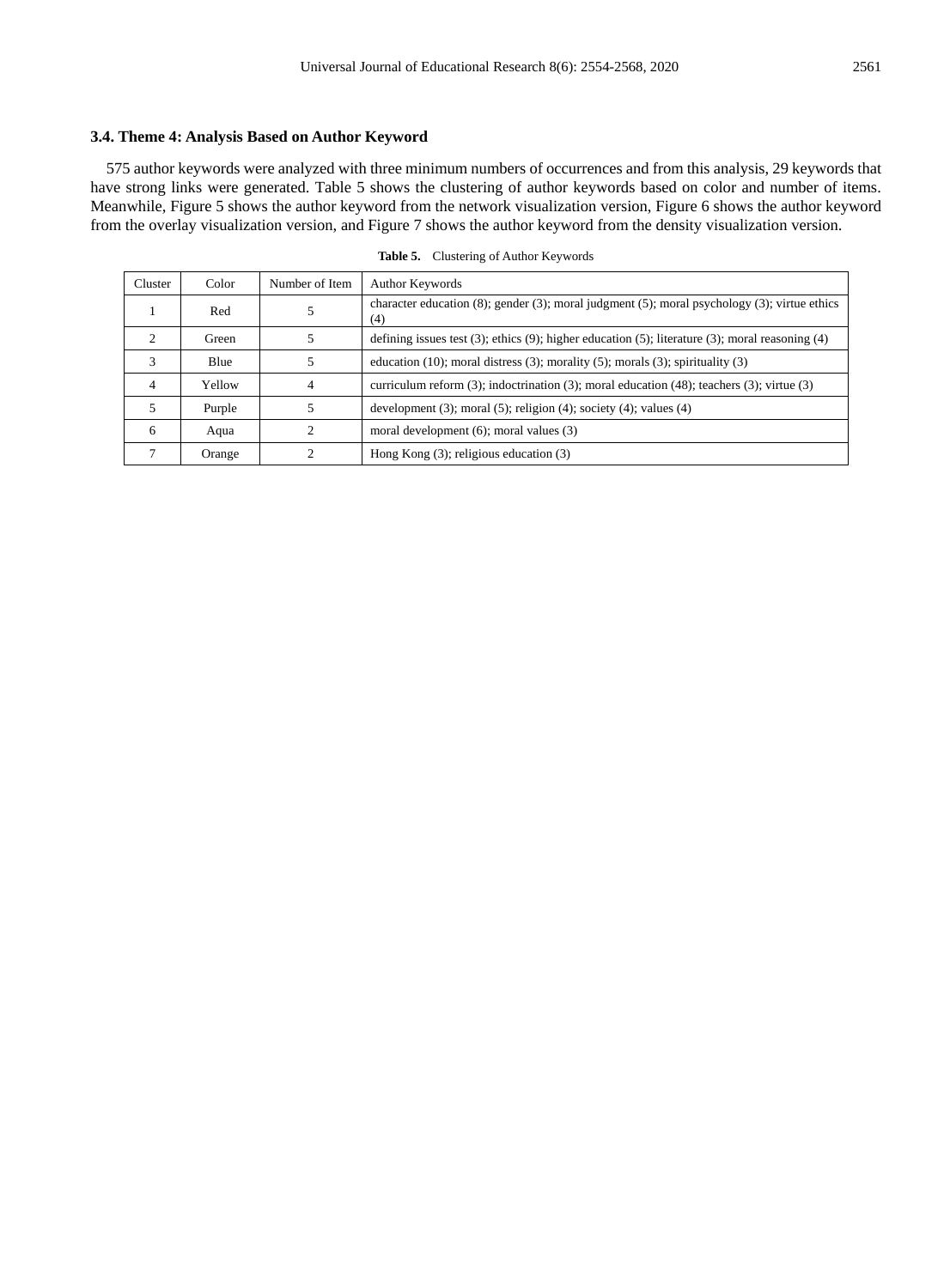

**Figure 5.** Network Visualization of Author Keywords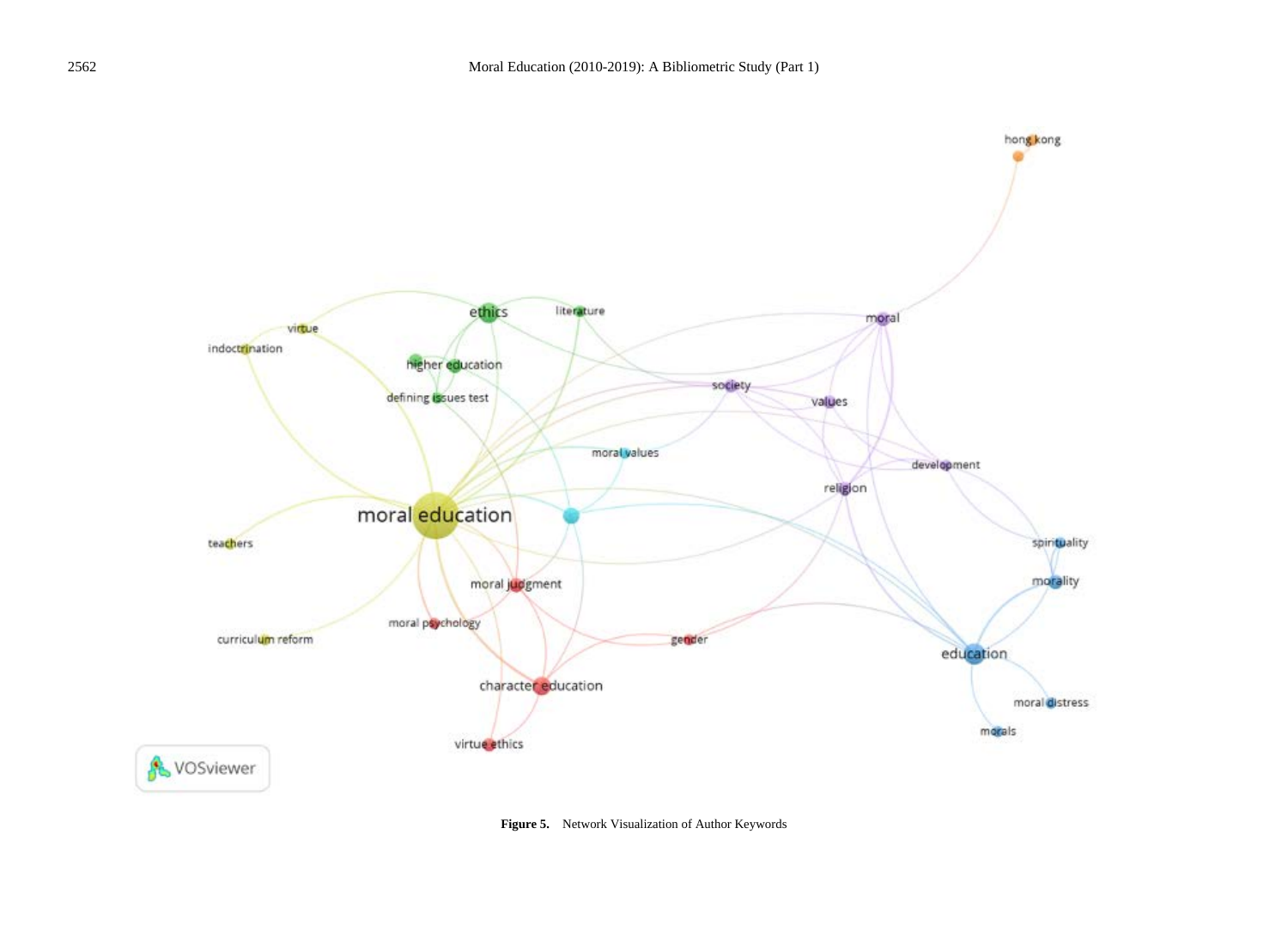

**Figure 6.** Overlay Visualization of Author Keywords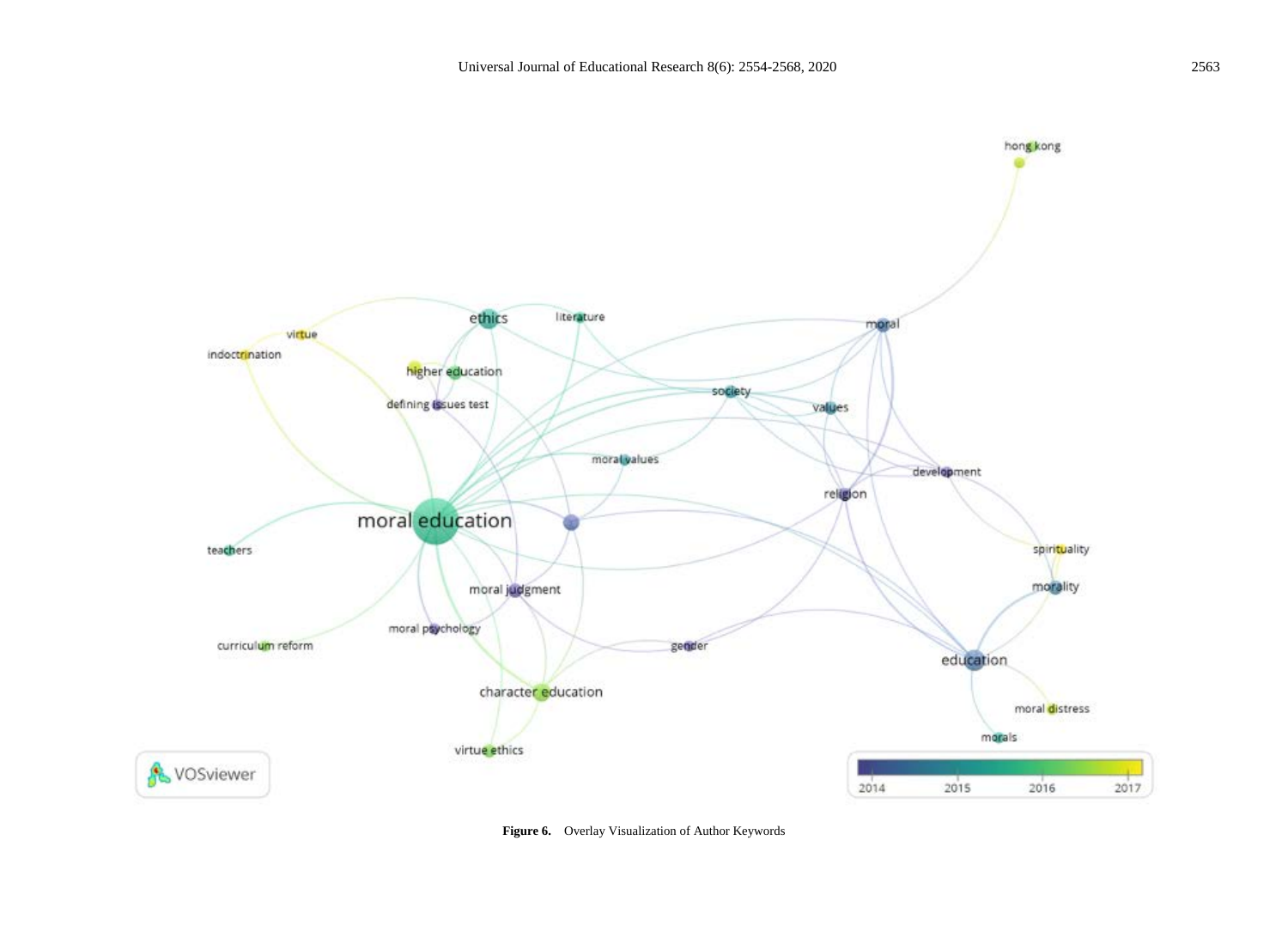

**Figure 7.** Density Visualization of Author Keywords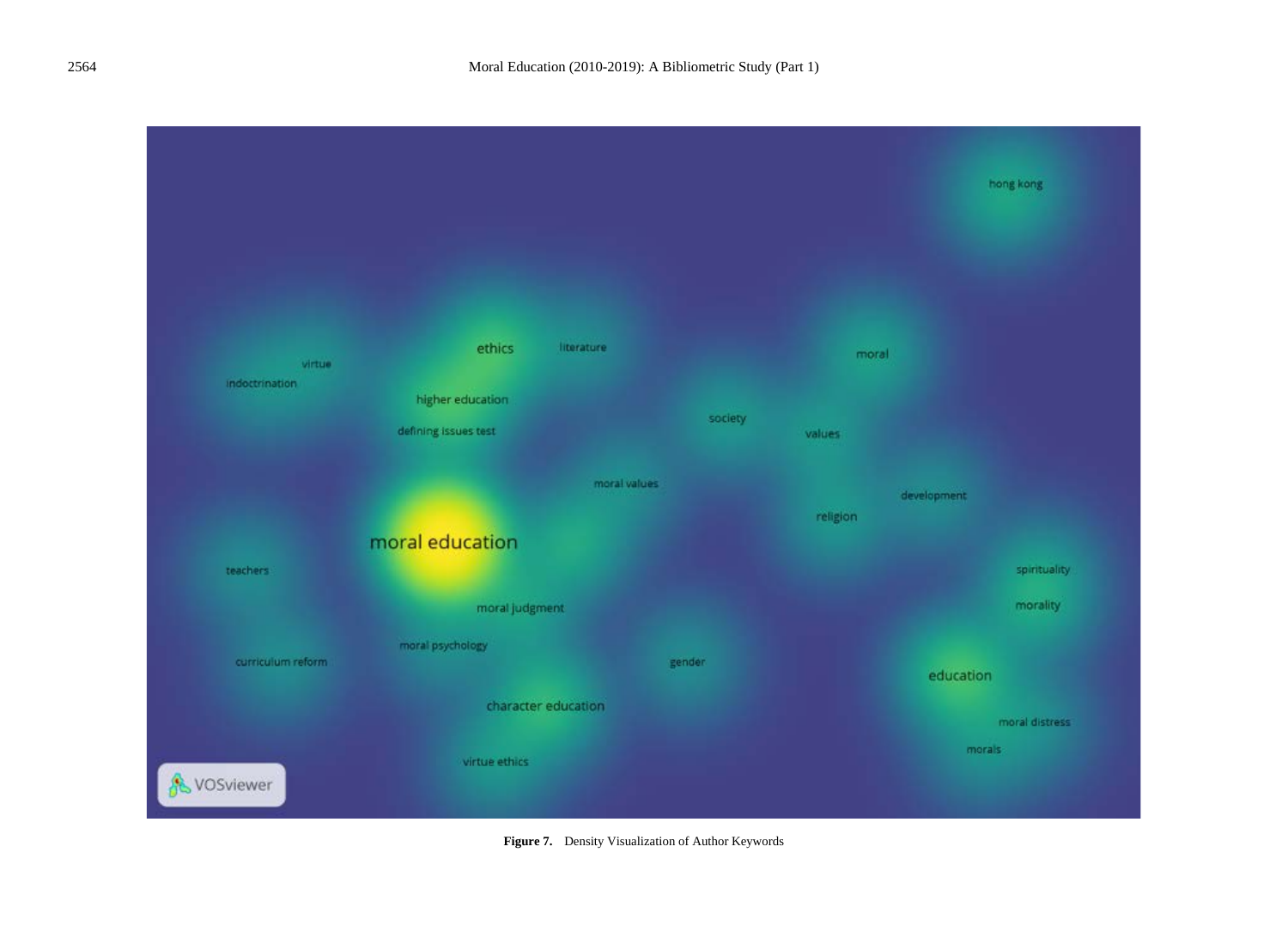# **4. Discussion and Conclusions**

This bibliometric analysis has produced four themes that can be discussed as follows. The trend in the publication of articles on moral education over the past 10 years has generally increased, starting with 14 articles (2010) and ending at 29 articles (2019). The decrease in article publications only occurred for three years, namely in 2012, 2015, and 2016. Meanwhile, in other years of 2010-2019, there was an increase. The years 2017 to 2019 were the years that published the most moral education articles compared to previous years, it amounted to 24-29 articles. The trend of the publication of moral education articles from 2010-2019 can be illustrated by an ascending-descending-ascending-descending-ascending pattern. This trend at the same time indicated that researchers in various parts of the world have an increasingly high interest in the study of moral education. Publication trends also showed the development of the direction and interest of the authors in the area they are engaged in [84-87].

The situation analysis was done by extracting the number of citations per article per year obtained from the PoP application. The citation has a crucial position in publication because it can be viewed as a marker for the impact of a publication [88, 89]. The citation patterns in moral education articles over the period of 2010-2019 showed an ascending-descending-ascending-descending pattern. It started with 148 numbers of citations (2010) and ended with 22 number of citations (2019).The highest three years in the number of citations occurred in 2010 (148 citations), 2013 (195 citations), and 2014 (215 citations).Thus, the most number of citations occurred in 2014. Meanwhile, a quite drastic decrease in the number of citations occurred from 2015 to 2019, from 45 citations (2015) to 22 citations (2019). The most cited articles were published in 2014, they were articles written by May, D.R., Luth, M.T., and Schwoerer, C.E. with a total of 56 citations. This article examined the impact of business ethics education on moral adequacy, moral meaningfulness, and moral courage. The findings of this research uncovered that members in the business moral treatment course experienced noteworthy positive increments in each of the three outcome variables when contrasted to the control group. The biggest increment was in moral adequacy, followed by moral courage, and finally, moral meaningfulness [90].This gave an indication that moral education research is pretty much developing and attracting other researchers in the business area.

The highest ranking in the journal category that published the most articles on moral education was occupied by the Journal of Moral Education (57 articles). Following the name of the journal, it is natural that this journal ranked at the top of publishing articles in the scope of high-quality moral education in the 2010-2019 time spans. Meanwhile, the publisher who placed first in publishing moral education articles was occupied by the T&F publisher. Two journals published by T&F, which were the Journal of Moral Education (57 articles) and the Journal of Beliefs and Values (four articles) have brought T&F into a publisher that successfully published 61 articles of moral education in the 2010-2019 time span. This indicated that although there are other prominent journal publishers, T&F as a major publisher who is in the top ranks of journal publishers [91, 92]was one of the publishers who are the first choice of researchers to publish articles in the area of moral education.

The search results identified 575 author keywords used in selected articles. When analyzing through the VOSviewer application is done using three occurrences, 29 author keywords have strong connections. The author keyword analysis was presented in three versions, which are network visualization, overlay visualization, and density visualization. Overlay visualization and density visualization analysis was utilized to distinguish key topics in each examination or extent of information. This result was done by estimating the co-occurrence of keyword pairs [79, 82, 93, 94].The author keyword analysis produced seven clusters with the following details; cluster 1 is five items, cluster 2 is five items, cluster 3 is five items, cluster 4 is four items, cluster 5 is five items, cluster 6 is two items, and cluster 7 is two items. As shown in Figures 5, 6, and 7, the term "moral education" is the most prominent or most used term by authors, followed by the terms "education", "ethics", "character education", and "moral development." This indicated that the terms used by the authors in the article tend to use terms from the main topic of the article.

In conclusion, the four questions asked at the beginning can be answered and concluded as follows. What is the publication trend in moral education research in 2010-2019? The publications have formed a pattern of ascending-descending-ascending-descending-ascending with a trend of higher publications in 2019. What are the citation patterns in moral education research in 2010-2019? Citation on moral education articles has formed a pattern of ascending-descending-ascending-descending with the number of citations reaching the highest peak in 2014 and experiencing a drastic decline from 2015 to 2019. Which journals and publishers published the most moral education articles in 2010 -2019? The most widely published journal of moral education articles is occupied by the Journal of Moral Education, which has managed to publish 57 articles. Meanwhile, the publisher who published the most moral education articles was T&F with a total of 61 articles published in two journals. What is the most widely used author keyword in moral education research in 2010-2019? The terms that are the most widely used by the author as the author keywords in the article within the area of moral education is moral education, followed by education, and ethics.

# **5. Limitations and Suggestions**

This research has limitations in several aspects, for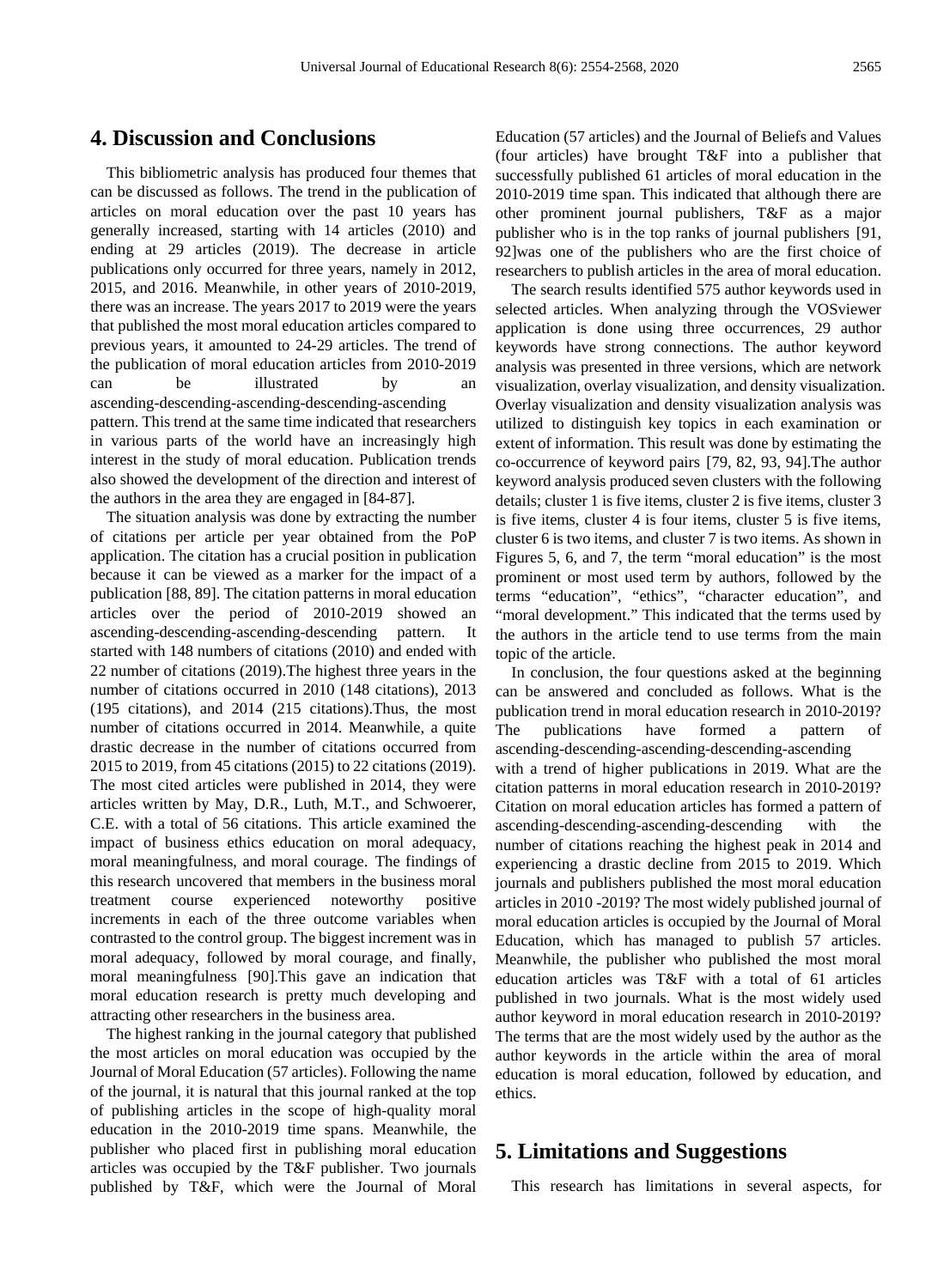example; (1) the database used for searching articles waslimited to Scopus, (2) the software used to analyze bibliometrics is only using VOSviewer, and (3) the bibliography is included only in the type of articles based on the information displayed by Scopus. Therefore, to expand the study in this topic, future studies may be able to use several sources/databases, use other bibliometric analysis software, and include other types of writing such as book chapters, seminar proceedings, and review papers.The further research that is inseparable from the bibliometric study is presented in Part 2.

## **REFERENCES**

- [1] J Liang. A revisit of 'moral and character education' subject in junior-high school in China. China Journal of Social Work. 2016;9(2):103-11.
- [2] I Rissanen, E Kuusisto, E Hanhimäki, K Tirri. The implications of teachers' implicit theories for moral education: A case study from Finland. Journal of Moral Education. 2018;47(1):63-77.
- [3] G Kärrby. Moral Education in Sweden. Journal of Moral Education. 1978;8(1):14-22.
- [4] L Jie, G Desheng. New directions in the moral education curriculum in Chinese primary schools. Journal of Moral Education. 2004;33(4):495-510.
- [5] Y Khan. Japanese moral education past and present: Fairleigh Dickinson Univ Press; 1997.
- [6] H Wray, editor The fall of moral education and the rise and decline of civics education and social studies in occupied and independent Japan. Japan Forum; 2000: Taylor & Francis.
- [7] MH Roesgaard. 'The Ideal Citizen', Globalization, and the Japanese Response: Risk, Gate-keeping, and Moral Education in Japan.'. Reimagining Japanese Education: borders, transfers, circulations, and the comparative. 2011.
- [8] R Sakamoto. Can morals be taught? An exploratory study on recent changes in the Japanese moral education curriculum. International Journal of Educational Reform. 2008;17(2):153-68.
- [9] R Tsuneyoshi. Japanese model of schooling: Comparisons with the US: Routledge; 2013.
- [10] Z Fadeeva, Y Mochizuki, DM Podger, E Mustakova ‐ Possardt, A Reid. A whole - person approach to educating for sustainability. International Journal of Sustainability in Higher Education. 2010.
- [11] LE Wolf Wendel, M Ruel. Developing the whole student: The collegiate ideal. New directions for higher education. 1999;1999(105):35-46.
- [12] S Anzai. Re-examining patriotism in Japanese education: analysis of Japanese elementary school moral readers. Educational Review. 2015;67(4):436-58.
- [13] KT Pak. Contesting Children's Citizenship Education: What Should Japanese Children Know? Power in contemporary

Japan: Springer; 2016. p. 21-38.

- [14] C Yasaroglu. Teachers' Opinions on the Effectiveness of Life Science Curriculum in Values Education. The Anthropologist. 2015;20(3):510-4.
- [15] SD Hoffman. School texts, the written word, and political indoctrination: A review of moral education curricula in modern Japan (1886–1997). History of Education. 1999;28(1):87-96.
- [16] S Wright. 'There is something universal in our movement which appeals not only to one country, but to all': international communication and moral education 1892–1914. History of Education. 2008;37(6):807-24.
- [17] S Wright. Morality and Citizenship in English Schools. Secular Approaches 1897-1944. 2017.
- [18] W-C Ho. Moral education in China's music education: Development and challenges. International Journal of Music Education. 2010;28(1):71-87.
- [19] A Parker. Education May Help Decrease Nurses' Moral Distress. American Journal of Critical Care. 2013;22(4):286-7.
- [20] LC Wang, L Calvano. Is business ethics education effective? An analysis of gender, personal ethical perspectives, and moral indemnet. Journal of Business Ethics. moral judgment. Journal of Business Ethics. 2015;126(4):591-602.
- [21] K Shaaban. A proposed framework for incorporating moral education into the ESL/EFL classroom. Language, Culture and Curriculum. 2005;18(2):201-17.
- [22] S Thongrin. Integrating moral education into language education in Asia: Guidelines for materials writers. Situating Moral and Cultural Values in ELT Materials: Springer; 2018. p. 153-73.
- [23] GK Sidhu, S Kaur, CY Fook. Analysing the Integration of Moral and Cultural Values through ELT Reading Materials in Malaysian ESL Classrooms. Situating moral and cultural values in ELT materials: Springer; 2018. p. 69-85.
- [24] L Van Canh. A Critical Analysis of Moral Values in Vietnam-Produced EFL Textbooks for Upper Secondary Schools. Situating Moral and Cultural Values in ELT Materials: The Southeast Asian Context. 2018:111-29.
- [25] M Bolognani. Community perceptions of moral education as a response to crime by young Pakistani males in Bradford. Journal of Moral Education. 2007; 36(3):357-69.
- [26] G Feuerverger. Oasis of Peace: a community of moral education in Israel. Journal of Moral Education. 1995; 24(2):113-41.
- [27] CJ An. Participation, not paternalism: Moral education, normative competence and the child's entry into the moral community. Educational Philosophy and Theory. 2020; 52(2):192-205.
- [28] L Nucci. Synthesis of research on moral development. Educational Leadership. 1987; 44(5):86-92.
- [29] PT Begley, J Stefkovich. Integrating Values and Ethics into Post Secondary Teaching for Leadership Development: Principles, Concepts, and Strategies. Journal of Educational Administration. 2007; 45(4):398-412.
- [30] T Gilead. Progress or stability? An historical approach to a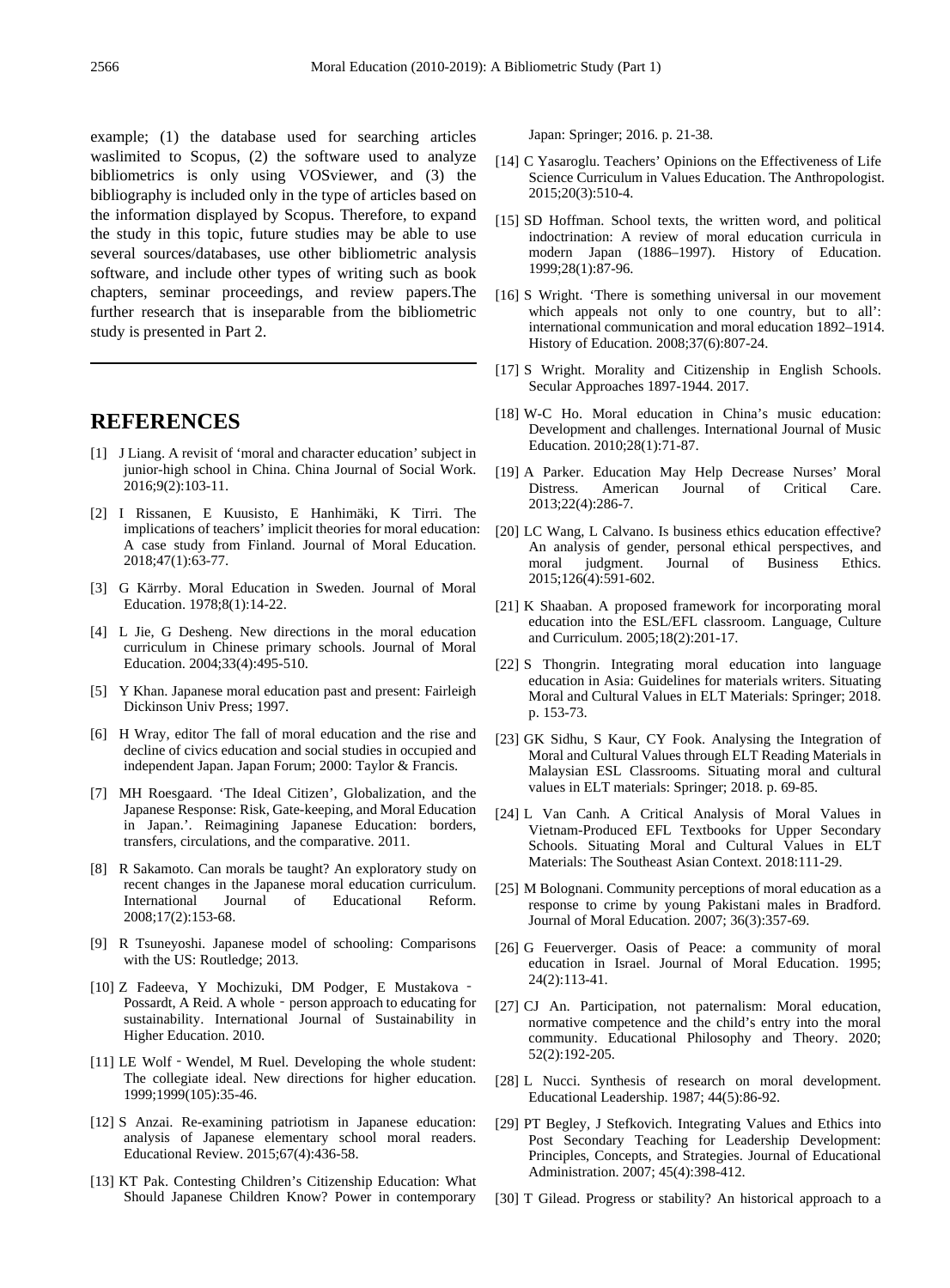central question for moral education. Journal of Moral Education. 2009; 38(1):93-107.

- [31] L D'Olimpio. Moral education within the social contract: Whose contract is it anyway? Journal of Moral Education. 2019; 48(4):515-28.
- [32] K Roth. Education and a progressive orientation towards a cosmopolitan society. Ethics and Education. 2012;7(1):59-73.
- [33] MM Blatt, L Kohlberg. The Effects of Classroom Moral Discussion upon Children's Level of Moral Judgment. Journal of Moral Education. 1975; 4(2):129-61.
- [34] I Foster, J Wyman, V Talwar. Moral disengagement: a new lens with which to examine children's justifications for lying. Journal of Moral Education. 2019:1-17.
- [35] L Gasser, T Malti, E Gutzwiller-Helfenfinger. Aggressive and Nonaggressive Children's Moral Judgments and Moral Emotion Attributions in Situations Involving Retaliation and Unprovoked Aggression. The Journal of Genetic Psychology. 2012; 173(4):417-39.
- [36] SM Hall. Moral geographies of family: articulating, forming and transmitting moralities in everyday life. Social & Cultural Geography. 2016; 17(8):1017-39.
- [37] SE Oladipo. Moral Education of the Child: Whose Responsibility? Journal of Social Sciences. 2009;  $20(2):149-56.$
- [38] H Alexander. Taking Back the Public Square: Peaceful Coexistence through Pedagogies of the Sacred, of Difference, and of Hope. Religious Education. 2019; 114(4):417-23.
- [39] M Zembylas. Toleration and coexistence in conflicting societies: some tensions and implications for education. Pedagogy, Culture & Society. 2011; 19(3):385-402.
- [40] WA Nord, CC Haynes. The relationship of religion to moral education in the public schools. George Washington University: The Communitarian Network. 2000.
- [41] WD Feng. Infusing moral education into English language teaching: an ontogenetic analysis of social values in EFL textbooks in Hong Kong. Discourse: Studies in the Cultural Politics of Education. 2019;40(4):458-73.
- [42] M Islami. Character Values and Their Internalization in Teaching and Learning English at Madrasah. Dinamika Ilmu. 2016;16(2):279-89.
- [43] M-Y Wong. Beyond asking 'should'and 'why'questions: Contextualised questioning techniques for moral discussions in moral education classes. Journal of Moral Education. 2020:1-16.
- [44] EP Sugrue. Moral Injury among Professionals in K–12 Education. American Educational Research Journal. 2020;57(1):43-68.
- [45] AJ Corsa. Empathy and moral education, Theatre of the Oppressed, and The Laramie Project. Journal of Moral Education. 2020:1-14.
- [46] C Valor, P Antonetti, A Merino. The relationship between moral competences and sustainable consumption among higher education students. Journal of Cleaner Production. 2020; 248:119161.
- [47] S Knight, BW Hayhoe, L Frith, M Ashworth, I Sajid, A Papanikitas. Ethics education and moral decision-making in

clinical commissioning: an interview study. British Journal of General Practice. 2020; 70(690):45-54.

- [48] A Friedlander. The implications of information technology for scientific journal publishing: a literature review: National Science Foundation; 2003.
- [49] B Cronin. Scholarly communication and epistemic cultures. New review of academic librarianship. 2003;9(1):1-24.
- [50] C Tenopir, DW King, J Spencer, L Wu. Variations in article seeking and reading patterns of academics: What makes a difference? Library & Information Science Research. 2009; 31(3):139-48.
- [51] DW King, C Tenopir, S Choemprayong, L Wu. Scholarly journal information - seeking and reading patterns of faculty at five US universities. Learned Publishing. 2009; 22(2):126-44.
- [52] C Tenopir, R Mays, L Wu. Journal article growth and reading patterns. New Review of Information Networking. 2011;16(1):4-22.
- [53] M Bordons. Evaluación de la actividad científica a través de indicadores bibliométricos [Evaluation of scientific activity through bibliometric indicators]. Revista española de cardiología. 1999;52(10):790-800.
- [54] F De-Moya-Anegón, Z Chinchilla-Rodríguez, E Corera-Álvarez, FJ Muñoz-Fernández, J Navarrete-Cortés. Indicadores bibliométricos de la actividad científica española:(ISI, Web of science, 1998-2002) [Bibliometric indicators of Spanish scientific activity: (ISI, Web of science, 1998-2002)]: FECYT-Ministerio de Educación y Ciencia, Spain; 2004.
- [55] F López-Muñoz, C Alamo, FJ Quintero-Gutiérrez, P García-García. A bibliometric study of international scientific productivity in attention-deficit hyperactivity disorder covering the period 1980–2005. European child & adolescent psychiatry. 2008;17(6):381-91.
- [56] F López-Muñoz, P García-García, J Sáiz-Ruiz, J Mezzich, G Rubio, E Vieta, et al. A bibliometric study of the use of the classification and diagnostic systems in psychiatry over the last 25 years. Psychopathology. 2008;41(4):214-25.
- [57] J Ramos, F Gutierrez, M Masia, A Martin-Hidalgo. Publication of European Union research on infectious diseases (1991–2001): a bibliometric evaluation. European Journal of Clinical Microbiology and Infectious Diseases. 2004; 23(3):180-4.
- [58] B Velasco, JME Bouza, JM Pinilla, JA San Román. La utilización de los indicadores bibliométricos para evaluar la actividad investigadora. Aula abierta. 2012; 40(2):75-84.
- [59] JN Cudina, JC Ossa. The top 100 high-impact papers in Colombian psychology: a bibliometric study from WoS and Scopus. Informação & Sociedade. 2016; 26(2).
- [60] R Quevedo-Blasco, T Ariza. Twenty-five year history of the journal Psicothema. Psicothema. 2013;25(1):93-9.
- [61] P Cunningham. The evaluation of european programmes and the future of scientometrics. Scientometrics. 1997; 38(1):71-85.
- [62] R Panat. On the data and analysis of the research output of India and China: India has significantly fallen behind China. Scientometrics. 2014; 100(2):471-81.